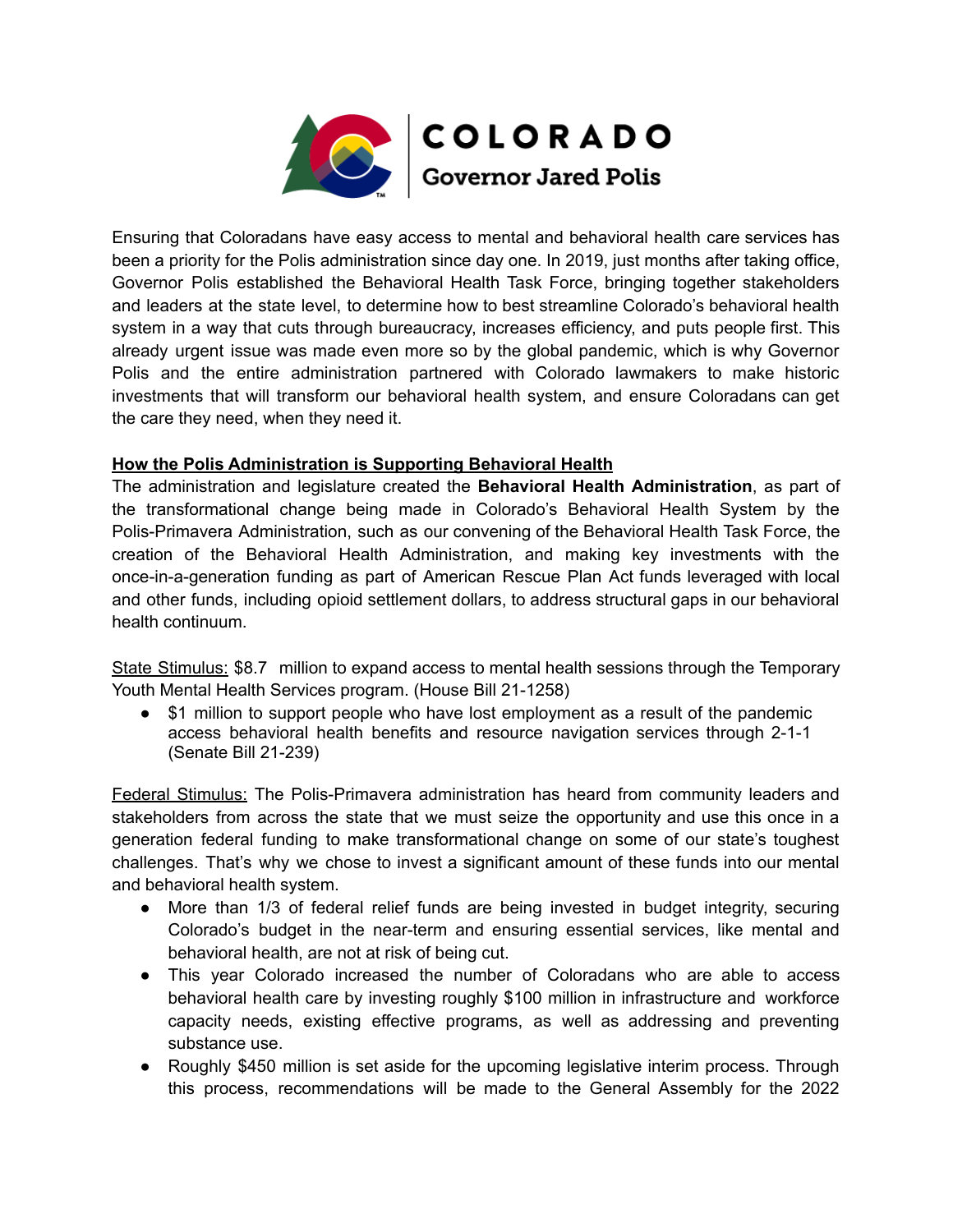session, with the goal of building a behavioral and mental health system that provides the appropriate level of treatment to every Coloradan who needs care.

## Legislative Accomplishments

- HB21-1097 creates the Behavioral Health Administration, as recommended by the Behavioral Health Taskforce, which will provide leadership and help to unify and streamline our state's behavioral health system.
- SB21-137 appropriated \$95,800,000 for various behavioral health programs and services, including:
	- Continuing the Maternal and Child Health Pilot Program;
	- \$4,000,000 for the housing assistance program
	- \$1,600,000 for the recovery support services grant program;
	- \$50,000 for rural behavioral health vouchers;
	- \$200,000 for treatment and detoxification programs;
	- \$200,000 for recovery residence certification;
	- \$10,000,000 to increase access to effective substance use disorder treatment and recovery;
	- \$2,000,000 for services provided to school-aged children and parents by community mental health center school-based clinicians and prevention specialists;
	- \$5,000,000 for Colorado crisis system services in response to the effect of COVID-19 on the behavioral health of Colorado residents, including statewide access to crisis system services for children and youth;
	- \$2,000,000 for behavioral health and substance use disorder treatment for children, youth, and their families;
	- \$1,000,000 for a mental health awareness campaign;
	- \$18,000,000 for the workforce development program;
	- \$26,000,000 for statewide care coordination infrastructure;
	- $\circ$  \$9,000,000 for the county-based behavioral health grant program;
	- \$500,000 for community transition services for guardianship services for individuals transitioning out of mental health institutes;
	- \$5,000,000 for jail based behavioral health services;
	- \$3,250,000 for community mental health centers for unanticipated services and expenses related to COVID-19, including capacity building and strategies to address the direct care workforce for the purpose of increasing access to meet the growing demand for services; and
	- \$5,000,000 for a pilot program for residential placement of children and youth with high acuity physical, mental, or behavioral health needs.
	- \$3,000,000 to the High-risk Families Cash Fund
- HB21-1021 expands support and training for Peer Counselors in order to increase access to substance abuse recovery services
- HB21-1068 requires state requiated private health insurance to cover a preventive, annual mental health wellness exam at no out of pocket cost to the covered person.